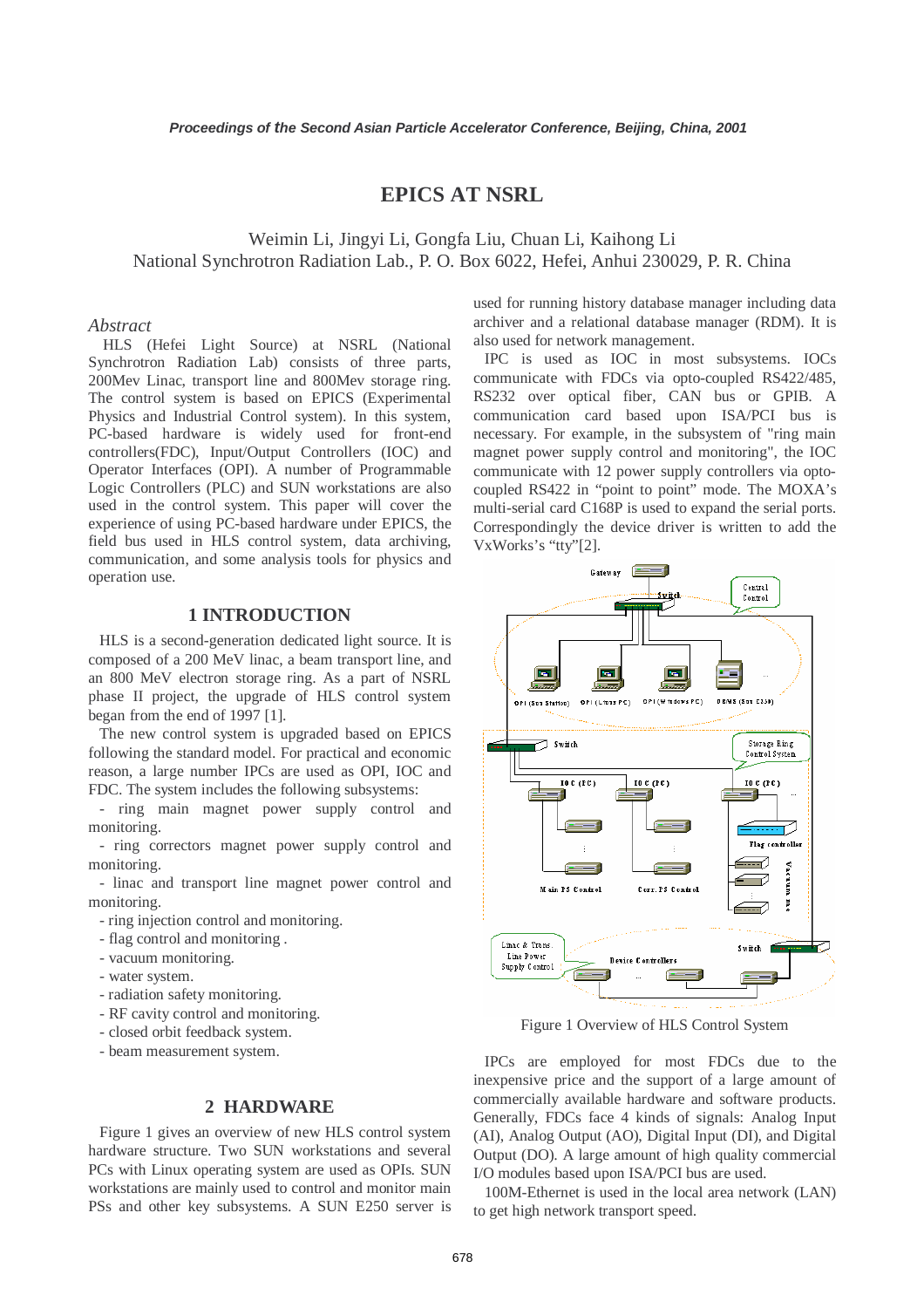#### **3 SOFTWARE**

Solaris and Linux are used as operating system for OPIs. Some OPI tools are used. MEDM running under Solaris or Linux is used to build various controlling and monitoring screens and manage these screens to control and monitor associated channels. AHL is used to monitor the alarm status of various sets of channels. Archivers, e.g. SDDSMonitor and SDDSlogger, run on SUN E250 server to archive the values of various channels. A relational database management system (RDMS), Oracle, also runs on the SUN server to manage and provide access to the archived data. A TCL/TK script is used to backup and restore the values of records for bumpless reboot of IOCs. Database tools, such as DCT, is used to construct database [3].

The heart of each IOC is a memory resident database together with various memory resident structures describing the contents of the database. There are about 2,000 records resident in several IOCs that consist of the distributed database. The following record types are frequently used: AI, AO, BI, BO, Mbbi (Multi-bit Binary Input), Mbbo (Multi-bit Binary Output), MbbiDirect (Direct Multi-bit Binary Input), MbboDirect (Direct Multi-bit Binary Output), subroutine, RT (Ramping Table), etc. Where RT is developed for storage ring ramping. Before using DCT to create a run time database for the IOC, we write the Device Support and Device Drivers (if necessary) for each type of record.



Figure 2 FDC software functional diagram

The software for FDC is based on VxWorks multi-task mechanism and consists of three parts: communication module, main loop module, and I/O drivers. Figure 2 is the functional diagram. The main function of communication module is to receive the message from IOC and then check if the message is correct. If correct, a semaphore is given, which will be taken by the main loop

module. When the main loop module takes the semaphore, then it reads and parses the message. If the command from the message is a kind of write one, main loop module calls the corresponding driver to set the value from the message to the corresponding channel. If the command is a kind of read one, main loop module calls the corresponding driver to read the corresponding channel and then send back the response message via communication module. There are a number of I/O drivers to provide a way to access the corresponding hardware channels [2].

We use SDDS toolkits and SDDS-compliant toolkits to do data archiving and analyses. For example, sddslogger and sddsmonitor are used to archiving data, sddsslope and sddsfft are used to do data analyses. We also developed a number TCL/TK scripts, which are used in the routine machine operation and machine study, for example, machine parameter backup and restore, ramping control and so on. Another kind of TCL/TK scripts combined with SDDS tools, for example closed orbit correction, are used in machine physics based study.

## **4 SOME KEY SUBSYSTEM**



*4.1 Main magnet power supplies control system* 



16 bit ADC

Relay/DI

Timer/Count er

External

From P.S.

To/from P.S.

To Ramp

**CPU** P166

ISA Bus